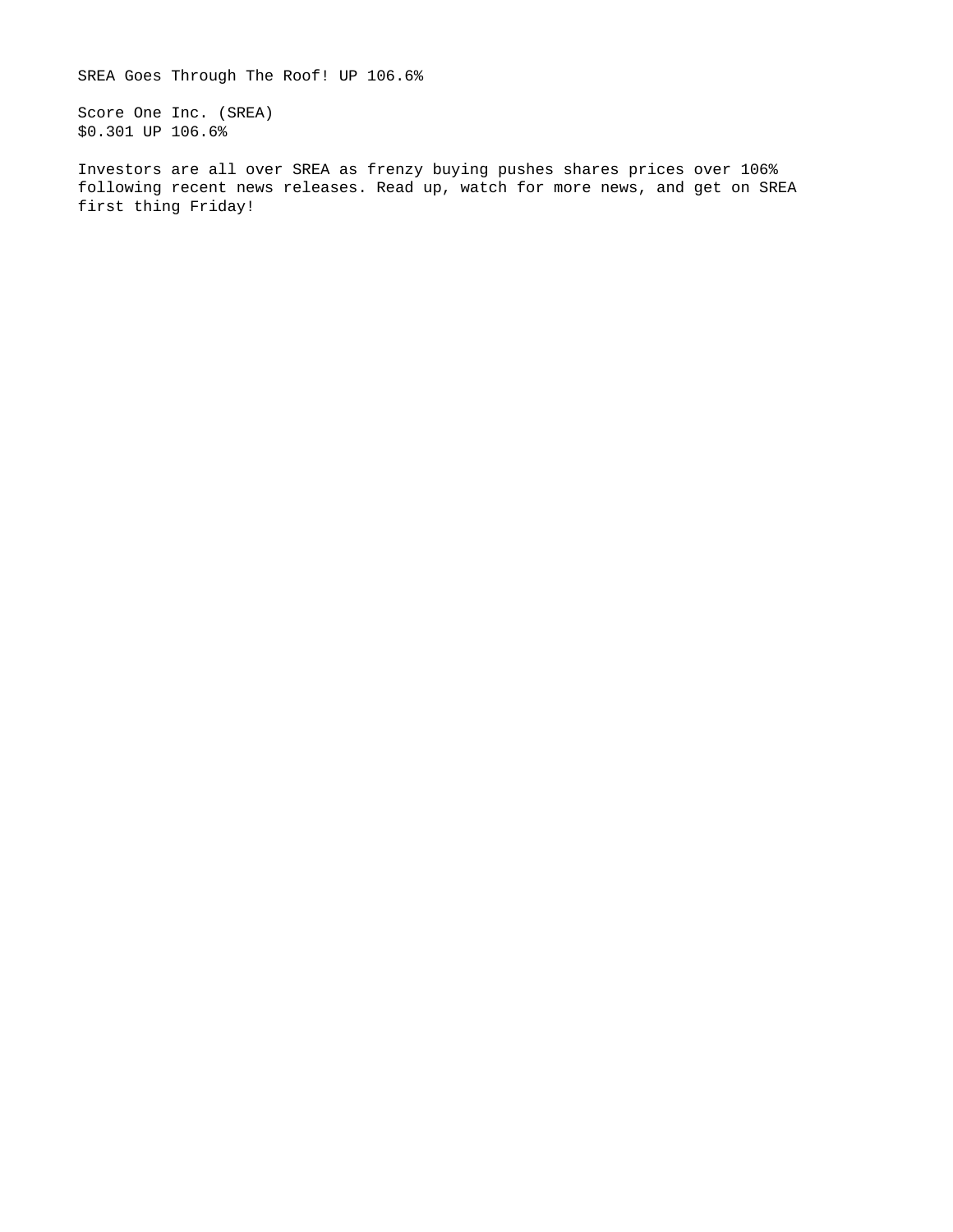She said that they are doing fine but Joey doesn't stay in constant contact with them. Dominic called in and said he sent over his limo to use on the show and wondered how they liked it. Howard said he's never written jokes like that though so he won't be good at it. He said his mom's friend Lilith had tears in her eyes after his speech. That might fix the whole problem. He suggested that he kick Ronnie out the door but Howard wasn't going to do that . He said that High Pitch Eric is getting thrown out of his apartment so he was th inking about coming up with a human zoo where they'd have people like Eric walki ng around naked for people. Howard said he likes Ronnie and hates bringing this up on the air but this made his head explode. Howard and Ralph talked about how upset Ronnie was about the whole thing and how moody he's going to be after going through this. Beet's answer was actually ''It's a fuckin pig! She felt she couldn't just leave Joey during all of that. Mary Jo said that he could talk about it and it turns out that it was Joey's bro ther they were hanging out with. He figured that they wouldn't have listened to it at the time so he just didn't bother. Ronnie said that one problem is that the company doesn't build cars anymore and he doesn't have a place to bring it to anymore. They quickly showed that and Doug said he was afraid to leave after that. Artie said he can't believe that this guy is in business selling cars to people like that. The next one was ''How many inches equal a foot? No Heat In Howard's Limo! Howard took a call from a guy who said that he knows why they have this petcock in there. Mary Jo said that he could talk about it and it turns out that it was Joey's bro ther they were hanging out with.

Artie said he can't believe that this guy is in business selling cars to people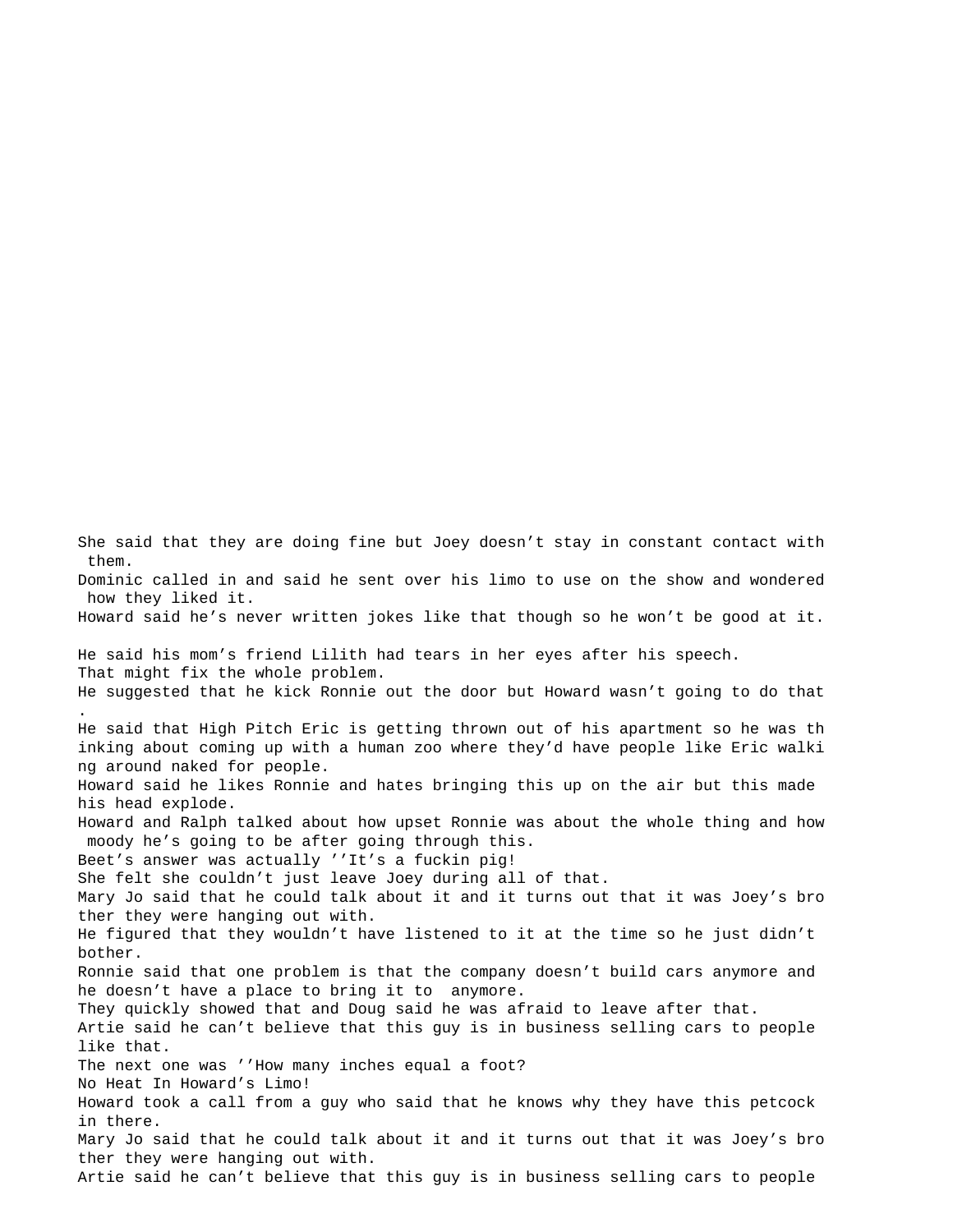like that. Mary Jo said that they flew in on Wednesday night and on Thursday morning she ha d reporters shoving all of that Joey and Amy crap in her face. His right side is paralyzed so he can't walk, but he can stand. Ronnie said that he does see a problem and the petcock was a solution to the pro blem. Artie thought it was Sal. Ronnie told Howard that the limo company went back to this technology that they used years ago where they have two separate units in the vehicle. He said they're all about the same and no one has really broken out of the pack there. Dominic said of course he does. He said he doesn't like making speeches like that. Fred said it can be hard when your family is there like that. Ralph said that if he had a fleet of limos he'd probably have better luck with t hat. Garver asked Jack if he was satisfied with his career. He said he gave a speech there and he's not sure he could repeat it there. He said that this maniac Ronnie the Limo Driver will never buy another limo for him. He still sends his daughter gifts. He can't do public speaking, he can only do that stuff on radio. Mary Jo said they probably talk about their jail experiences. Mary Jo said Joey's whole family is mad at him for what he's been doing. Mary Jo said she had come to the city on business and found out about the pictur e when she went on Good Morning America. He got up and told a funny story about him and goofed on him a little bit. Ozzy eventually hung up on him but Mike continued to go off on him for not respe cting him. Howard said he's very shocked by all of this stuff. She thought about it and said that he changed it for sure. The caller brought up last night's Soprano's show and how great it was. He took another call from a guy who said that he should just wear a sweater in h is limo. She said that was thanks to a plastic surgeon to helped her out. The guys were all goofing on Ronnie about that stuff until Howard took a call fr om a guy who gave Howard a big ''Wah! He still sends his daughter gifts. Howard told Ronnie he must think he's a shit head for putting up with that. '' Howard said the answers could be Italian, Jewish or ''he's on the radio. Doug said that Greg was just doing his job out there. Howard tried to take a phone call but had some trouble getting the callers on th e line. He said they want to give him a whole new car now but he doesn't want their cars . Howard said he should bust Ronnie's balls and have him pull over to switch the p etcock every few minutes. Howard played the next question ''Poultry comes from what kind of animal? He took another call from a guy who said that he should just wear a sweater in h is limo. He was also talking about how noisy the air conditioning was when it would start up in the limo. She said that after she got up off the floor and figured she would do it for a m illion bucks. Howard said he asked his driver why he was freezing back there. Howard said the limo guy must have really ripped Ronnie off and just stuck it un der the hood. Another caller said that Howard really needs to fired Ronnie after this. He said that he hates to pile on top but told Ronnie that Howard shouldn't have to know about that kind of bullshit.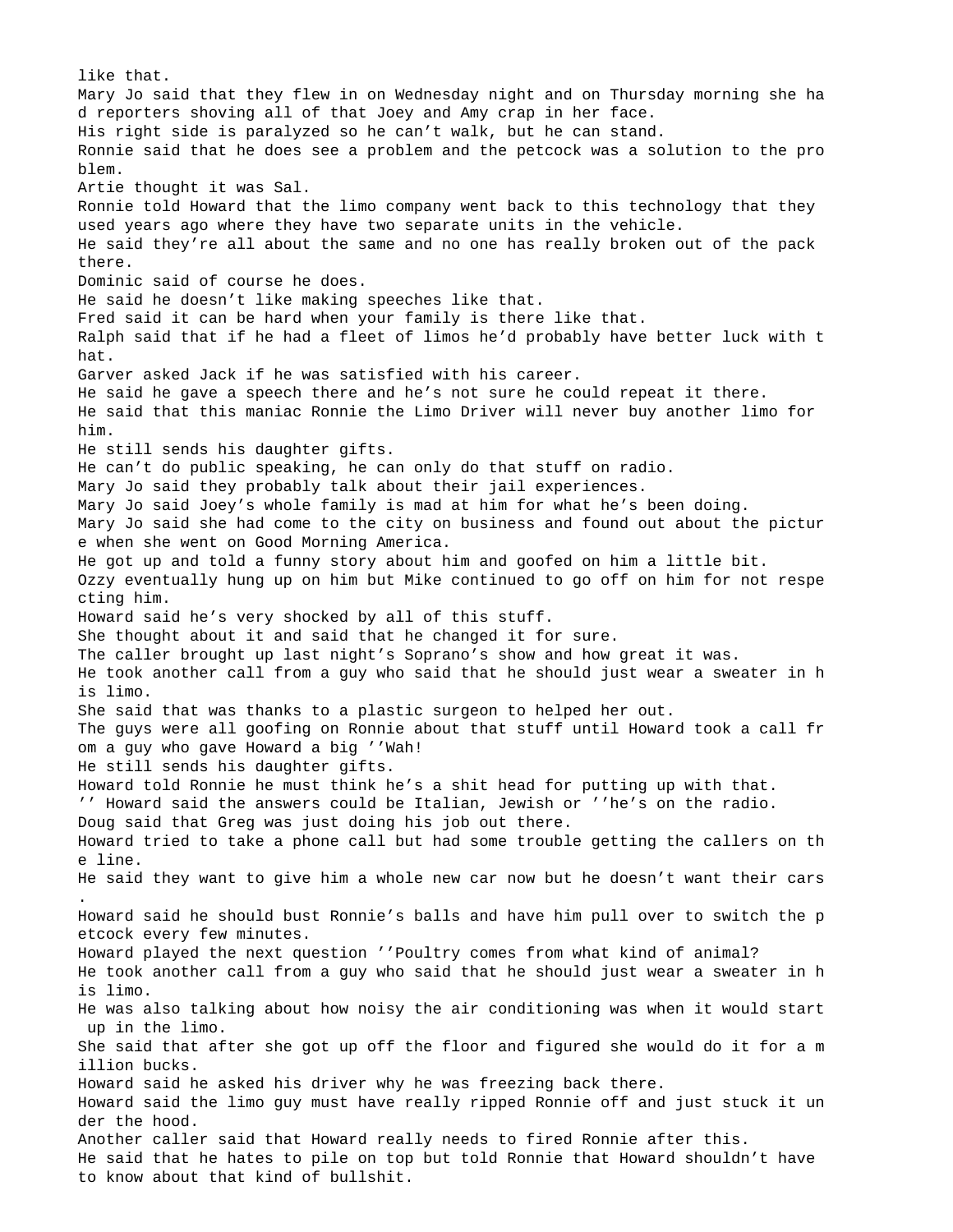Ozzy continued to curse and they had to bleep out the cursing. He said he knows he's very lucky that he gets to ride in a limo. Howard told her to tell her who he is in a song parody. He and Fred talked about that car because Fred remembers it being bullet proof a nd running no matter what. He talked to Bill about that stuff and how great he did with the bit. He still sends his daughter gifts. She never heard back from David. Doug said that Greg was just doing his job out there. Howard said if it's got a blanket, he'll take it. Howard said that the funny thing was when he said the phrase ''ham hands'' but i t came out as 'am 'ands. Howard wasn't sure but said that someone said it. Howard had to go to break after that. Howard said he was inspired to do a speech after Oprah did a speech. Dominic called in and said he sent over his limo to use on the show and wondered how they liked it. He told him to take care of it himself. Howard said he knows everyone will expect him to be this great orator but he can only do it on the radio. Howard gave Mary Jo and Stu a plug for their web site OriginalPartyPosters. Bill is this guy who wrote and performed the old Robin's theme song parody where he talks about Howard's father molesting her. He doesn't need to be followed around like he was out there. Howard said that he accepted the heat problem before but he's usually by himself in the car. Nicholson sounded just like he does in all of his movies so Howard said he's con vinced he's not acting, he's just being himself. Howard said he looked up ''petcock'' on the web during the break and read the de finition of it before moving on to Mary Jo Buttafuoco. He could have Beth sit on his lap or something and squeeze in with Ronnie in the front seat. He said his mom's friend Lilith had tears in her eyes after his speech. The guys talked about some of the scenes in the show that they liked. Howard said it really was a great episode and even Robin liked it. He and Fred talked about that car because Fred remembers it being bullet proof a nd running no matter what. Howard checked out Bill's web site and then asked him to perform his song parody . He said he hopes she knows some day. He asked her how she was doing and then got right into the story about Joey and Amy Fisher making out. Ralph was going off on Ronnie a little bit so Ronnie was yelling at him saying h e didn't need to hear his shit. They quickly showed that and Doug said he was afraid to leave after that. He's really not a good public speaker and he needs Fred there to write shit for him. '' His choices were Earth, Pluto or ''There ain't no planet in Disney. Gary said that the Mets are doing great this season while the Yankees are just s ucking. Ralph said that Ronnie has had two shots at getting the right car for Howard and neither one has worked out. Ronnie said that he does see a problem and the petcock was a solution to the pro blem. Another caller told Howard that Ronnie never should have taken that car with som ething that doesn't work like that. She said that she dropped Buttafuoco name and went to Connery after divorcing Jo ey. He was doing an impression of that making a buzzing noise.

'' Howard said the answers could be Italian, Jewish or ''he's on the radio.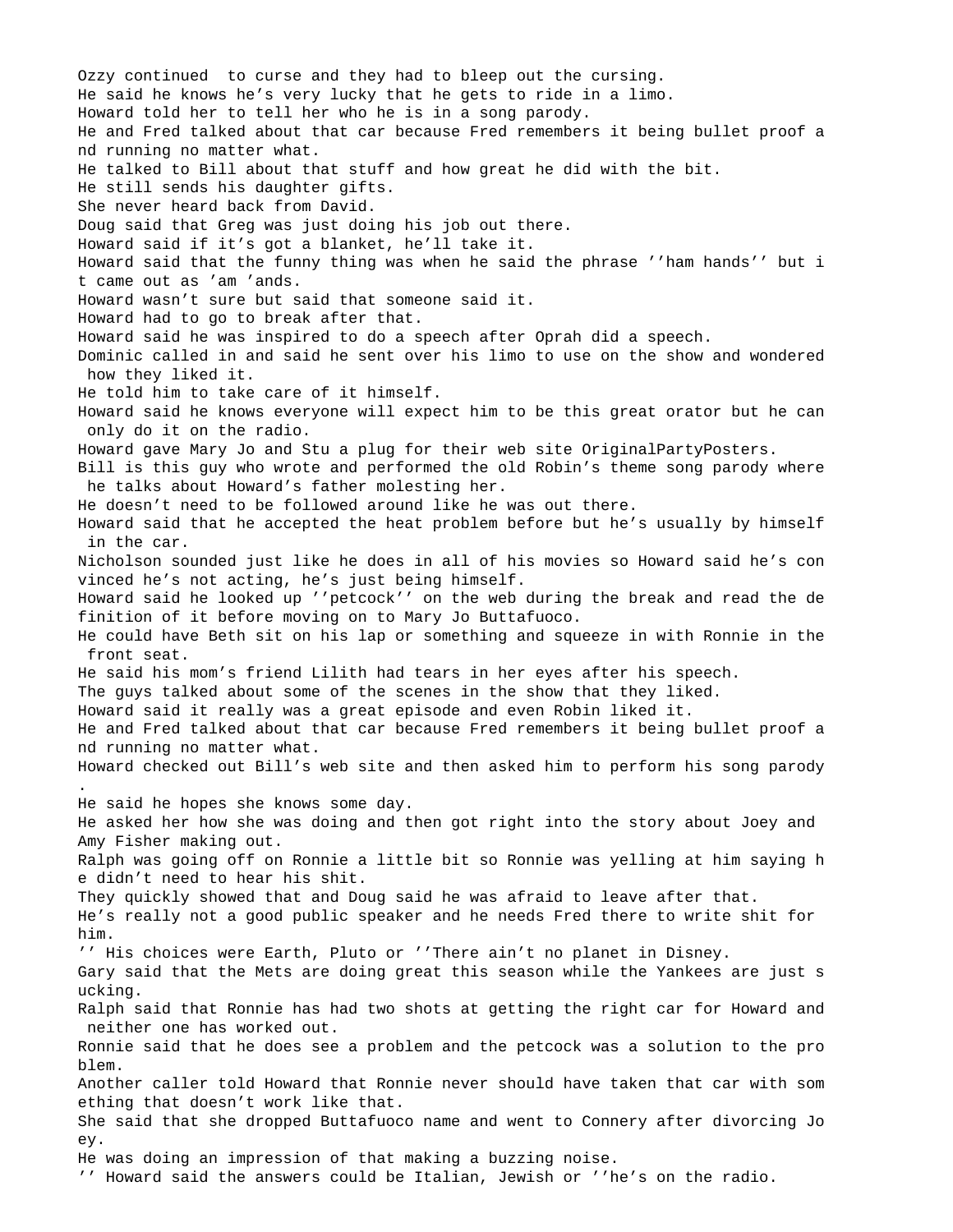Howard said if it's got a blanket, he'll take it. She wouldn't say that he ruined it. He said he can't seem to get a break when it comes to that stuff. Howard wasn't sure but said that someone said it. He said that it was to save money and Ronnie probably pocketed the money he save d. Nicholson sounded just like he does in all of his movies so Howard said he's con vinced he's not acting, he's just being himself. He figured that they wouldn't have listened to it at the time so he just didn't bother. He then asked Bill if he's got any kids. Stu said he's not doing that at all. Robin said she can't believe Ronnie would accept that they have to pull over and turn some petcock to get heat to the back. He asked her how she was doing and then got right into the story about Joey and Amy Fisher making out. Howard asked Ronnie if he heard all of the people calling in and telling him wha t was wrong with the petcock thing. The heat in my LIMO doesn't work. He was getting to his point that in his limo, he can't control the temperature. '' His choices were chicken, pig or dog. Howard said he's going to call Donald Trump or even Dominic Barbara to find out where they get their cars built. Howard said he was inspired to do a speech after Oprah did a speech. Stu came in and Mary Jo said that he's wonderful. Ralph thought it was great that the part in question was a petcock. Mary Jo said that she was having a great life and moving past all of that stuff until all of this came out. Mary Jo said that Amy looked very happy in the pictures with Joey where they're kissing but then today in the paper there's a picture of Joey with his wife. Ralph said that everyone is making fun of it but it's a serious problem. Doug told Howard that they had Ronnie throwing a left hook at Greg on video. He asked people not to bring food in for Artie because someone had brought in a bag of potato chips for him. She wouldn't say that he ruined it. She said that then she saw that Amy and Joey were being traipsed all over the pl ace. When he has guests in there, that's when he gets upset. Stu said he's not doing that at all. Robin said she freezes up in front of the camera when people ask her to talk at weddings and things like that. He was also talking about how noisy the air conditioning was when it would start up in the limo. Howard said he's never written jokes like that though so he won't be good at it. He's really not a good public speaker and he needs Fred there to write shit for him. He said that they had a nice surprise dinner party for them. Ralph said it's been like this from day one and they've had problems with the ai r and heat since then. Bill said he can actually stand but he has to hold on to something. Howard took a call from Irish John who said this guy is a genius and wondered if he's done any other bits. Howard said he came up with an idea for the show. He said he was going to have to do some things and he'd be in contact with them when he could. Bill said he can actually stand but he has to hold on to something. Howard and the guys kept bringing up the ''petcock'' and emphasized the ''cock'' part.

Beth asked him to turn on the heat so he went to do that and nothing came out.